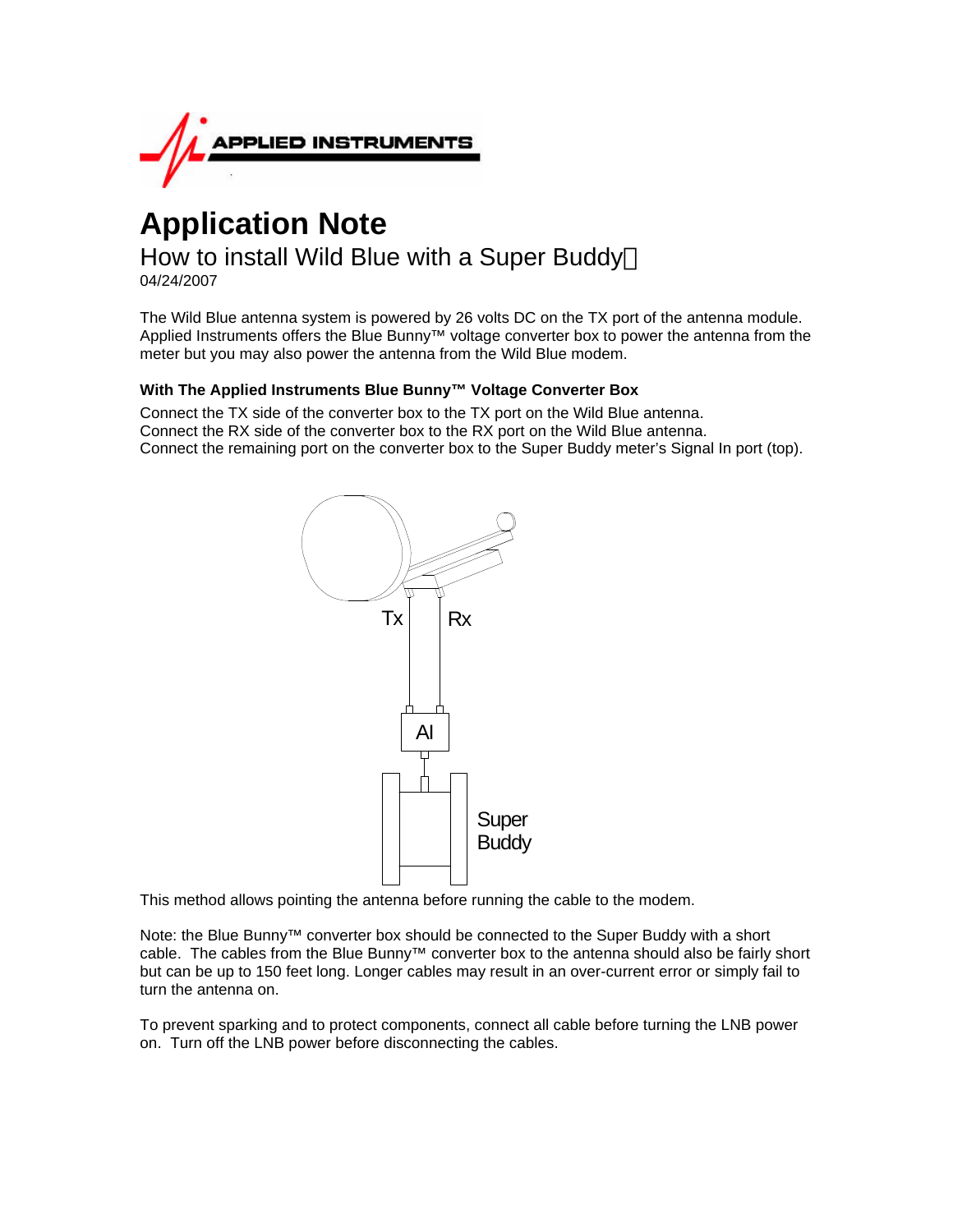## **Without The Applied Instruments Blue Bunny™ Voltage Converter Box**

Connect the TX port on the Wild Blue antenna to the TX port of the Wild Blue modem. Connect the RX port on the Wild Blue antenna to the Super Buddy meter's Signal In port (top). Turn the Wild Blue modem on.



## **Wild Blue Satellites**

Wild Blue provides Service from two satellites that are both located at 111 West. Anik F2 was in service first and uses left-hand circularly polarized signals. The Wild Blue 1 satellite began providing service in 2007 and uses right-hand circularly polarized signals. The polarization difference allows the two satellites to use the same frequency range without interference. The LNBs for these systems are either right or left-handed. You must use the correct LNB for the system you are installing.

# **Wild Blue Spot Beams**

The Wild Blue system uses spot beams for different areas. The Super Buddy will look up the beam number for your area given the zip code. Each spot beam has two or three signals on each spot beam. The spot beam numbers are NOT the same as the pointing aid settings given by Wild Blue although they are related.

# **Meter Setup**

Push the **SYST** System soft-key to select the following:

- REGION your geographic region
	- SERVICE **Other Providers**
- SYSTEM **Wild Blue**
- LNB MODEL WB Anik if you are installing for the Anik satellite, OR Wild Blue 1 – if you are installing for the Wild Blue 1 satellite
- SWITCH TYPE none

To make selections, arrow up or down to the item to change and press **Enter**, then arrow up or down to the desired option and press **Enter**.

Press **EXIT** or **DONE** to return to Run Mode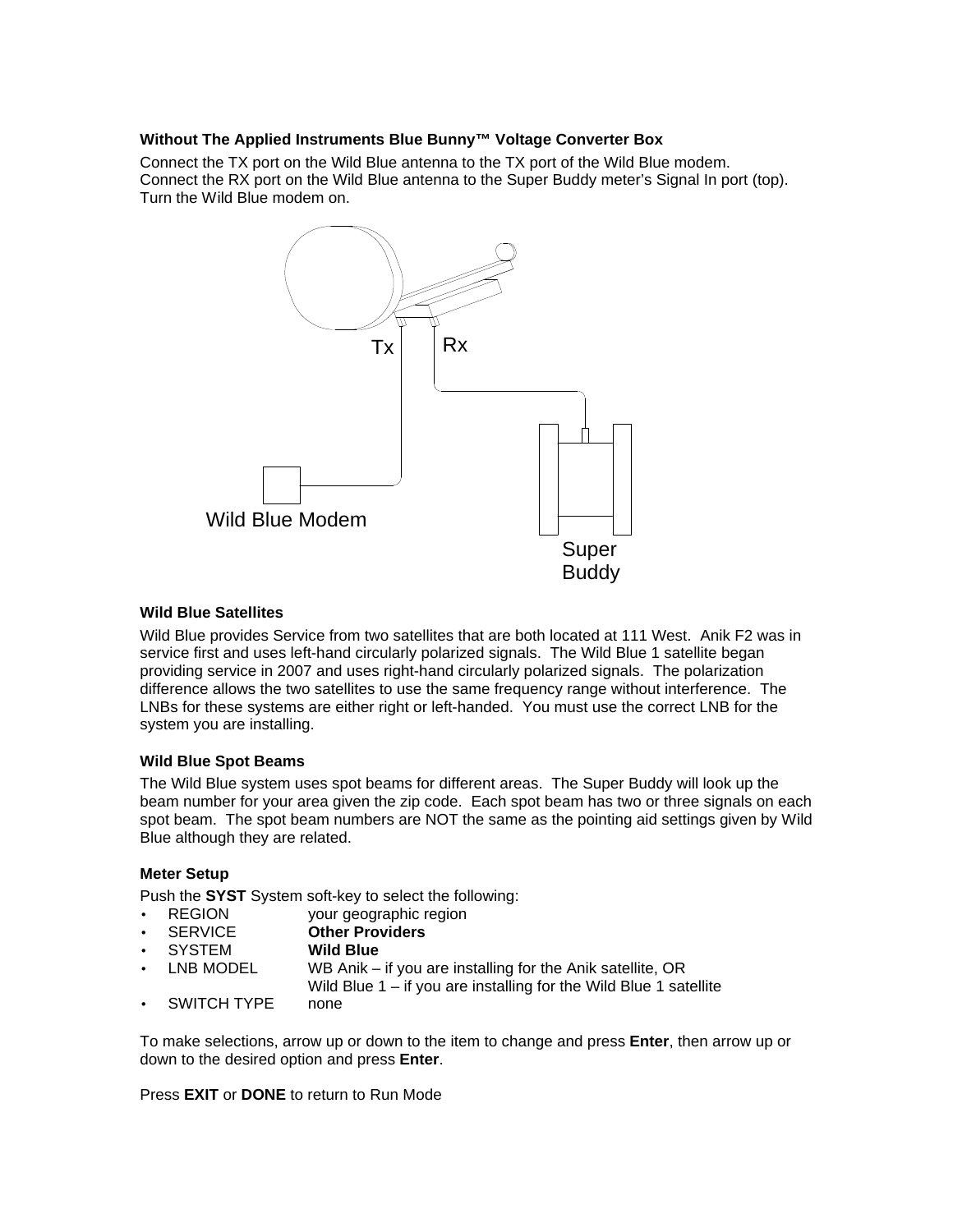# **Zip Code Lookup**

Push the **ZIP** soft-key and enter the zip code where you are installing the system. *The Super Buddy will look up the zip code and the Wild Blue beam number for your area.* The beam number will be displayed at the bottom of the screen and utilized when you return to the Run Mode.



The arm angle, skew setting and APA number are also calculated and displayed at the bottom of the screen.

Press **EXIT** or **DONE** to return to Run Mode

#### **Run Mode**

When you return to the Run screen, Anik F2 or Wild Blue 1 at 111 West will automatically be selected and the available transponders will be limited to spot beam used in your area. The up and down arrows will scroll through the 2 or 3 carriers on the beam. Any of these should work.

- Press the LNB button to power up the LNB (not needed if using power from the modem)
- Align the antenna to obtain a strong signal level
- If you receive a LOCK indicator, peak up the dish, you found it
- Disconnect the Super Buddy from the system before using the Wild Blue SVT tool to obtain an accurate SVT reporting of the down stream channel power.

Note: the ID function does not work with Wild Blue as it does for other installations. If you receive a LOCK status, you can be sure you are pointed correctly.

#### **Over-riding the Beam Number**

If for some reason you want to view the signals on beams other than the one assigned to your zip code, you can override the assigned beam. Go to the ZIP screen, arrow down to the Wild Blue beam number and enter the desired beam number. When you return to the Run screen, the entered beam will be displayed but may not be visible in your area. If you enter a beam number of 0 (zero), you can scroll through all of the beams.